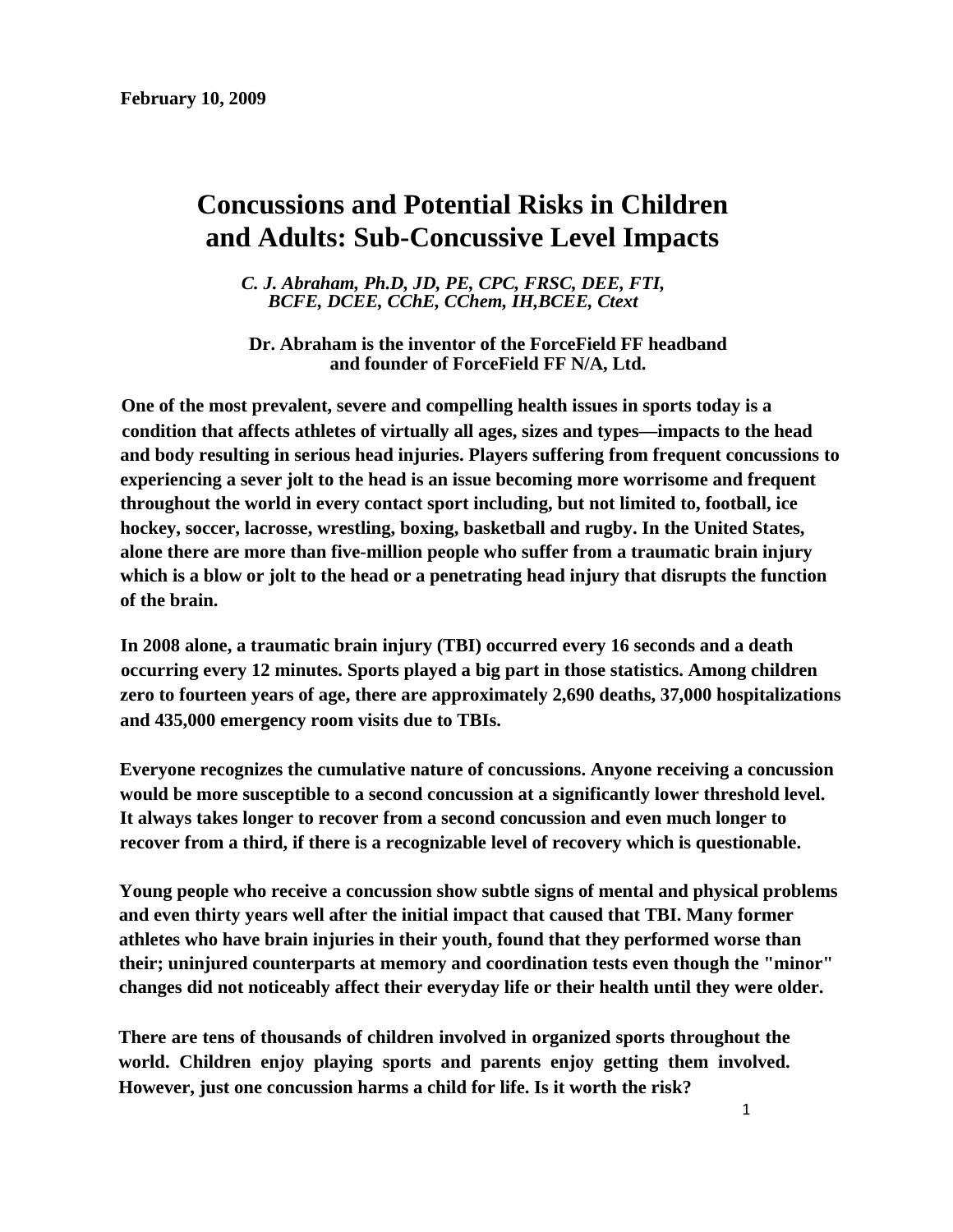**Research recently published online Journal BRAIN, reported that even one major concussion can affect the injured person into midlife and beyond manifesting itself in memory decline, reduced motor skills and much slower reaction time.** 

**Knowing the risks that children and adults will take in the name of sports, it is mindboggling that parents and children do not understand the risks and the benefits of participating in a contact sport without trying to minimize those risks without losing the benefits. The majority of participants as well as parents pretend they do not exist.** 

**Extensive studies in Canada and North America have documented their findings illustrating that an athlete who has suffered at least one concussion in early adulthood had poor performance in memory test, delayed responses to unpredictable events and were slower at hand-controlled tests than those who never had a concussion. What was even worse was the correlation between the on set of Alzheimer's disease during the aging process.** 

**There is no drug, therapy or exercise that has any beneficial effect on concussion. Athletes wanting to brush of the injury and go back to participate in the sport are usually unaware that they risk a second injury where the threshold of the next concussion is much lower than that of the first.** 

**Many athletes are not aware of the fact that they have suffered a concussion. Losing consciousness is not a prime requirement. In fact, unconsciousness occurs in only 5% of the reported concussions. The remaining 95% include any one of about 20 symptoms. These include confusion, headache, dizziness, feeling dazed (ding), vomiting, and poor concentration.** 

**In general, if a repeat concussion occurs before the first one which can be hours, days or weeks, the risk of having long-term problems is significantly increased. Repeat concussions can sometimes lead to brain swelling, permanent brain damage and even death.** 

**It was reported in "Pediatrics" (January 2009) that fewer than 50% of athletes understand the problems that can arise from concussions. In a study of high school teams in Minnesota, the article stated that 69% of players who lost consciousness and 81% of those who sustained a concussion returned to play the same day. This is contrary to the protocol accepted in any sport and it h also contrary to sound medical practice.** 

**Competition throughout the United States has intensified in all youth sports. As a result, children and young adults get mixed messages from parents who call from the sideline, "Shake it off!"** 

**Repeated impacts below the threshold of a concussion can also have an effect on the brain both long term and short term. The long term occurs when the repeated impacts were more**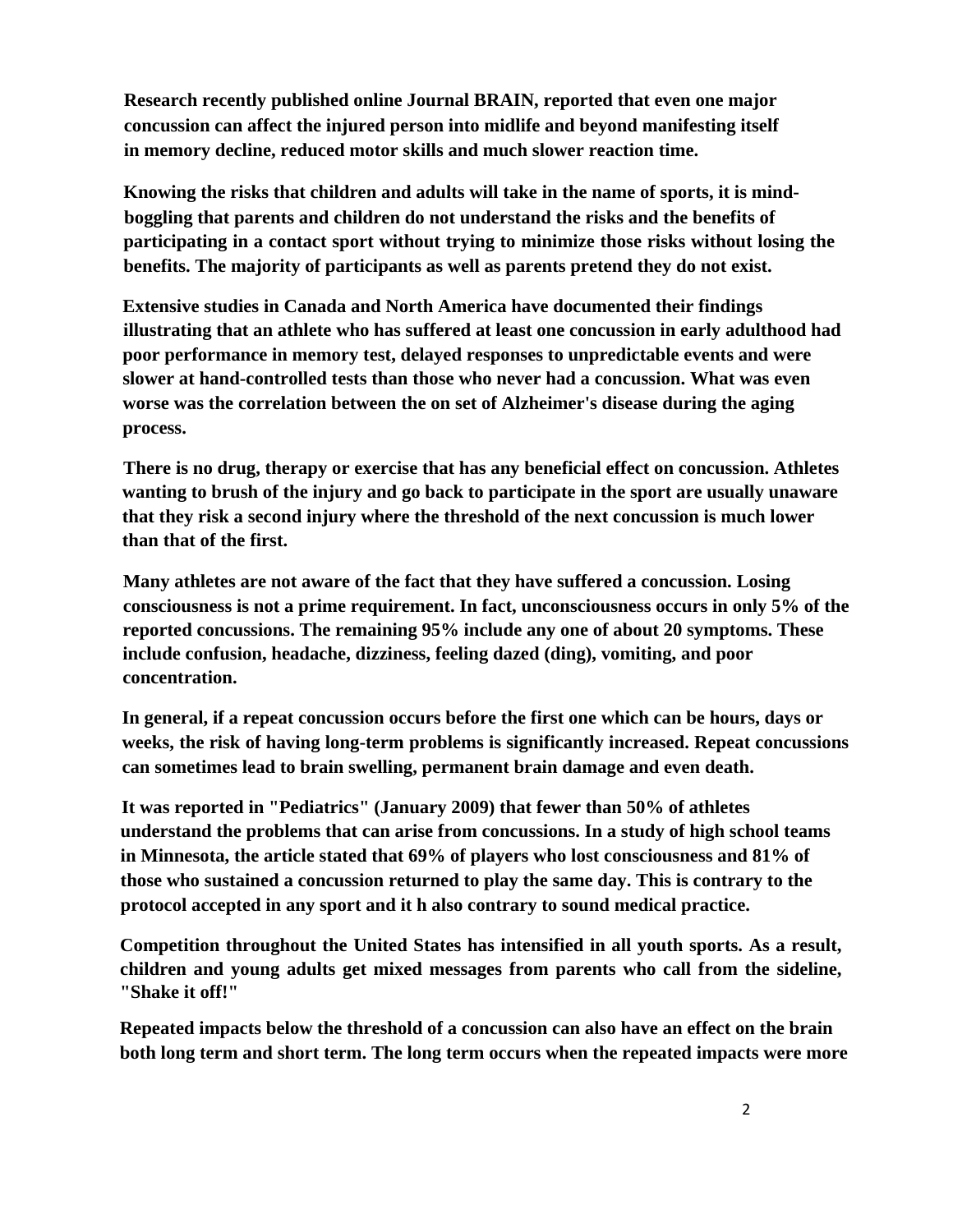**than sufficient to produce a concussion and an impact level well below the threshold have, in some way, had an effect in the reduction of the force at which the concussion is initiated. This mechanism has not been investigated to date. However, not one neurologist or neurosurgeon has been able to dispute the fact that repeated damage to a large number of neurons can aid in the causation of a concussion which may follow.** 

#### **The Brain**

**The brain is the body's command center. An adult's brain weighs approximately 3 pounds or 2% of their body weight. The brain requires fuel. The brain can burn up to 70% of the body's glucose (sugar). Most of that energy is consumed by the brain's 100 billion neurons sending signals to other neurons, cells and glands at velocities up to 200 miles per hour. Losing a small amount of brain tissue in an accident can result in drastic consequences and injury to even small areas of the brain due to a stroke and can affect the ability of an individual to speak and even move. In fact, there isn't any part of a brain, if damaged that will not manifest itself in some loss of function to the injured person.** 

**There are no unused areas of the brain. The brain's 100 billion neurons continue to fire off signals to other neurons controlling your heart rate, keeping your body warm, allowing your eyes to blink, the digestion of your breakfast sandwich and the balancing of your body so you do not fall over sideways. AH of the major parts of your brain which includes the front, mid and rear, including their subsections and glands, are always active. There is no part of the brain that is idle at any time. When you learn how to do something new such as play the piano, hit a new serve in tennis or even solve a mathematical problem, new connections are grown between brain neurons. In fact, vigorous physical exercise like running can also stimulate the growth of new neurons and connections resulting in even more brain cells.** 

**Recent results of a study by researchers Charles Hillman and Steven Broglio both professors of Kinesiology and Community Health have found that concussions are linked to suppressed brain functioning years after the injury. The study is reported in the Journal of Neutrotrauma.** 

**The University of Illinois professors " were able to show that while our (their) group of club and intercollegiate athletes, who were on average 3.5 years post-injury, performed normally on standard tests a sports-medicine practitioner would use to diagnose and evaluate someone for concussion, they had suppressed brain functioning." Professor Broglio also stated "... that included a decrease in attention allocation to things going on in their environment."**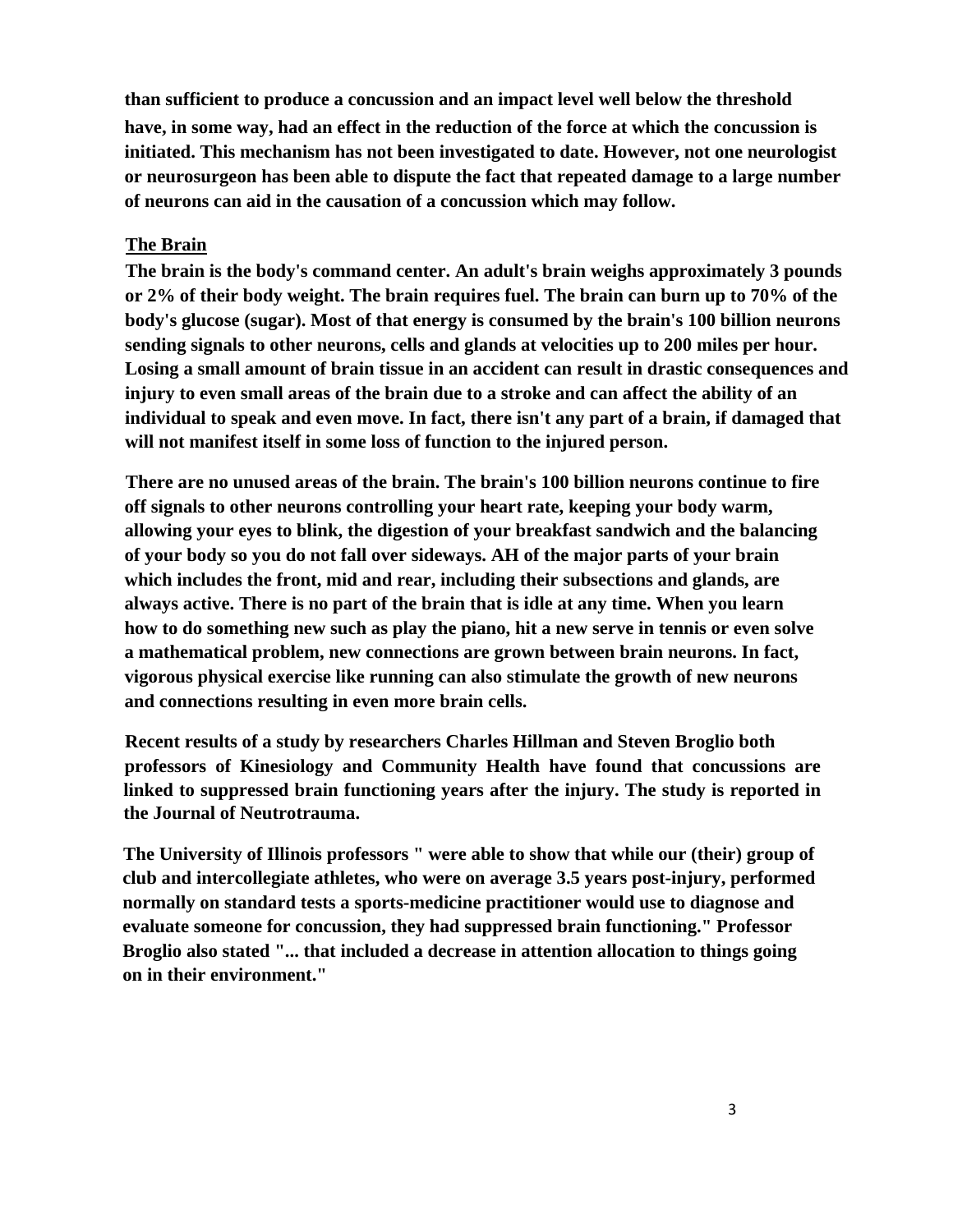**Recent data coming out of the National Football League in the United States documented that retired athletes who have had several concussions over their career have increased rates of depression, mild cognitive impairment and early onset of Alzheimer's Disease.** 

**Many researchers have concluded that people who have incurred concussions may be at greater risk for cognitive impairment.** 

**Recent studies have showed that life-long damage concussions inflicted on young athletes' brains previously thought to affect career athletes, was detected in the brain of an eighteen year old football player. The disease, chronic traumatic encephalopathy, can initially cause memory impairment, emotional instability, erratic behavior, depression, and/or loss of impulse control before developing into Alzheimer's-like dementia. Up to this point, investigators and researchers do not know how many hits and how much force the head can sustain before the disease takes hold. Signs of the disease had not been previously detected in anyone younger than thirty-six.** 

**Incidents are not limited to high-impact sports like hockey and football. Other sports such as soccer and basketball are well represented in those statistics. These injuries are not just limited to boys. Young girls also end up suffering concussions. In soccer, young girls suffer more concussions than boys. The main problem is that many of these head injuries go unreported and the problem has become a silent epidemic. For example, Dr. Joseph Dongeni of Ohio found, in his research, that 80% of concussions go undiagnosed.** 

# **What is a Concussion?**

**There are a number of definitions for a brain concussion. It is essentially an alteration of consciousness by a force that can be a force hitting a head or falling to the ground. It can also be defined as a harrowing brain injury caused due to a violent blow, shaking or spinning. Such an injury is traumatic causing a transient loss of brain activities and imbalances to the cognitive symptom of the patient. There is no full-proof way of preventing a concussion. It is unfortunate, but true, that during a game, athletes get so hyped that they tend to ignore the severity of a blow to the head or the body which can also affect the brain. In the end, many professional football players, for example, who suffered concussions during play, suffered severe emotional and behavioral problems after their playing days were over, often culminating in erratic behavior, drug abuse, suicide and/or overdose.** 

**Ignoring signs and symptoms of a concussion is extremely serious and can result in longterm deficits-immediate and in the future. Receiving an impact to your head or even a whiplash effect from a hit can result in a concussion. One does not have to lose consciousness to have a concussion. Subtle signs and symptoms such as headaches, dizziness, light-headedness, nausea, ringing in the ears, irritability and difficulty remembering events should be respected as indicators that a brain injury has occurred.**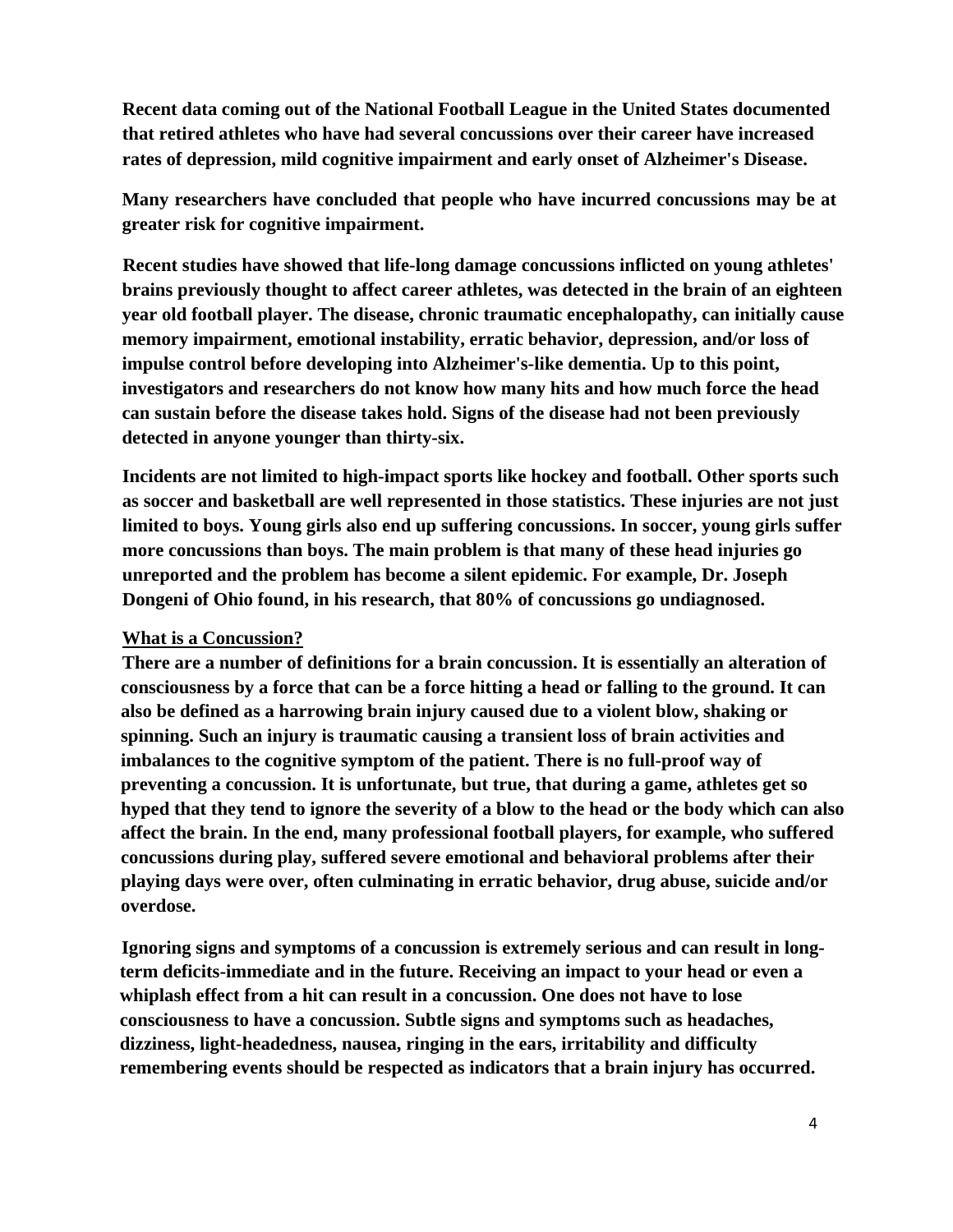**The player should discontinue and reframe from playing all sports and other physical activity until an experienced Medical specialist assesses them and all medical tests document that all symptoms are completely alleviated before returning to any activity or contact sport. Failure to follow this recommended protocol may be devastating to that athlete if a second impact occurs resulting in another brain injury.** 

#### **Contact Sports**

**The more you receive a heavy impact or the more you hit, the higher the risk the athlete has in receiving a concussion. A young person's brain cannot withstand impacts that cause concussions over a sustained period of time with little chance to rest. For example, playing more than one game in a contact sport per week may be a recipe for disaster.** 

### **Protective Equipment**

**Protective equipment is designed to reduce the risk of injury, but only if it its properly, is worn correctly and its quality is maintained throughout the season. Each player should also wear a mouth guard every time they play. The mouth guard will help protect damage to the teeth and "potentially" reduce impact causing concussions and jaw fractures. They also help protect soft tissue injuries to the lips, cheeks and gums.** 

### **Soccer Injuries**

**Head injuries have been shown to account for between 4 and 22% of soccer injuries. A.T. Tysvaer has reported in Sports Med. 1992 Sep: 14 (3:200-13, titled "Head and Neck Injuries in Soccer. Impact of Minor Trauma," that clinical and neuropsychological investigations of patients with minor head trauma have revealed organic brain damage. Sixty-nine (69) active soccer players and thirty-seven (37) former players of the Norwegian National Team were included in a neurological and electroencephalographic (EEG) study to investigate the incidents of head injuries mainly caused by heading the ball. Three percent of the active and 30% of the former players complained of permanent problems such as headache, dizziness, irritability, impaired memory and neck pain. Thirty-five percent of the active and 32% of the former players had from slightly abnormal to abnormal EEG compared with 13 and 11% matched-controls respectively. There were fewer definitely abnormal EEG changes among typical "headers" (10%) then among "nonheaders" (27%).** 

**"In addition the former players were also subjected to cerebral computed tomography (CT), a neurological examination and a radiological examination of the cervical spine. Onethird of the players were found to have central-cerebral atrophy and 81% was found to have from mild to severe (mostly mild to moderate) neuropsychological impairment. The radiological examination of the cervical spine revealed a signiicantly higher incidents and degree of the generative changes than in a matched control group." A.T. Tysvaer has reported in Sports Med. 1992 Sep: 14 (3:200-13, titled "Head and Neck Injuries in Soccer. Impact of Minor Trauma."**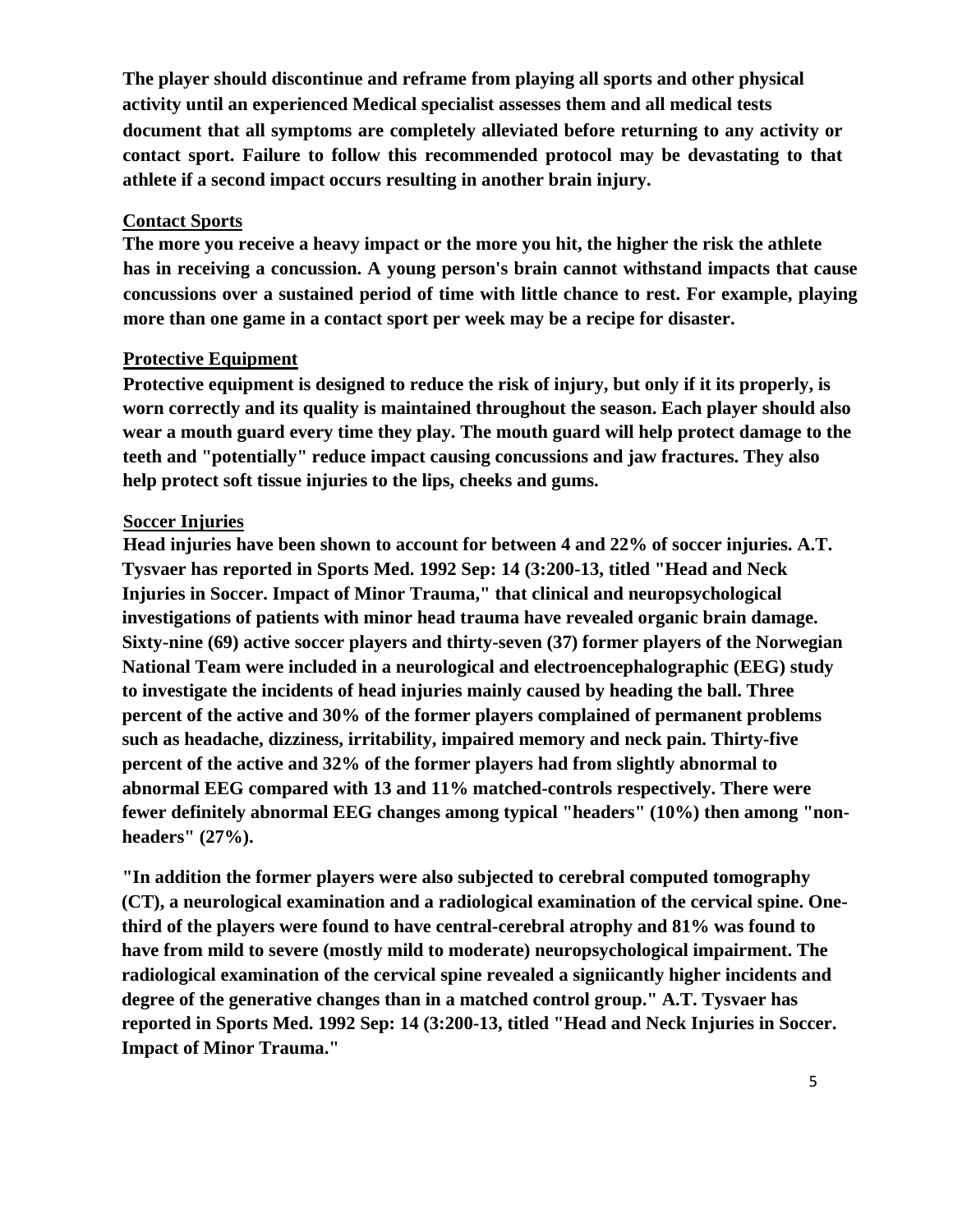**In addition to the above, soccer players are getting kicked and injuries to their growth plate at the location of their ankle. ForceField LLC has created a protective wrist and ankle band that protects both the growth plate of the ankle as well as the wrist.** 

## **American Football Injuries**

**As the high school, college and professional football players get bigger, faster and stronger, it is only natural that the tackles have become more powerful. There is no surprise with the vast number of concussions reported daily and weekly during the playing season.** 

**In the early part of the twentieth century, players wore leather helmets. In 1939, plastic football helmets were first introduced by the Riddell Company and are still used today. The purpose of a helmet is to reduce the effect of the impact of a blow to the head as much as possible. When a linebacker unleashes as much as 1,500 pounds of tackling force to a quarterback or another player, the job of the pads and helmet is to dissipate that force so that the "impact" doesn't affect one particular part of the body too strongly. That is especially important when dealing with the head and the brain.** 

**It is important to note that all helmet manufacturers are very quick to "warn" that no helmet is guaranteed to stop a concussion from occurring. Over the years significant strides have been made to make them safer. The main objective in designing the helmet is to reduce and/or eliminate subdural hematomas. It is impossible to eliminate a concussion using any type of helmet for any sport.** 

**If one looks at the basic shape of the helmets used in football, ice hockey, and men's lacrosse, the basic shape is rounded so when you have two rounded surfaces hit each other, there is an anticipation that the impacts will glance of each other.** 

**Over the years we have had water-filled helmets that had bladders inside of them with water, suspension helmets which had just a little harness inside and the helmet sat on top of the harness with air between the head and the helmet, foam such as thermoplastic urethene (TPU) has been the standard for over twenty-ive (25) years.** 

**Riddell's Revolution helmet uses a protective shell that extends to the jaw area and a padding system that inflates and could be fitted to a player's head. Their Revolution IQ Hits can wirelessly relay real-time data to a sideline computer that can send a pager alert when a player receives an impact that exceeds a certain magnitude.** 

**The XI helmet manufactured by Zenith LLC relies on eighteen thermoplastic shock absorbers filled with air that adapt depending how hard someone receives a "hit." A single hole is supposed to allow air to expel and the absorber to compress fully on all impacts. By churning the air into a turbulent state, the absorber stiffens for large impacts and allows air to low out more easily on smaller hits.**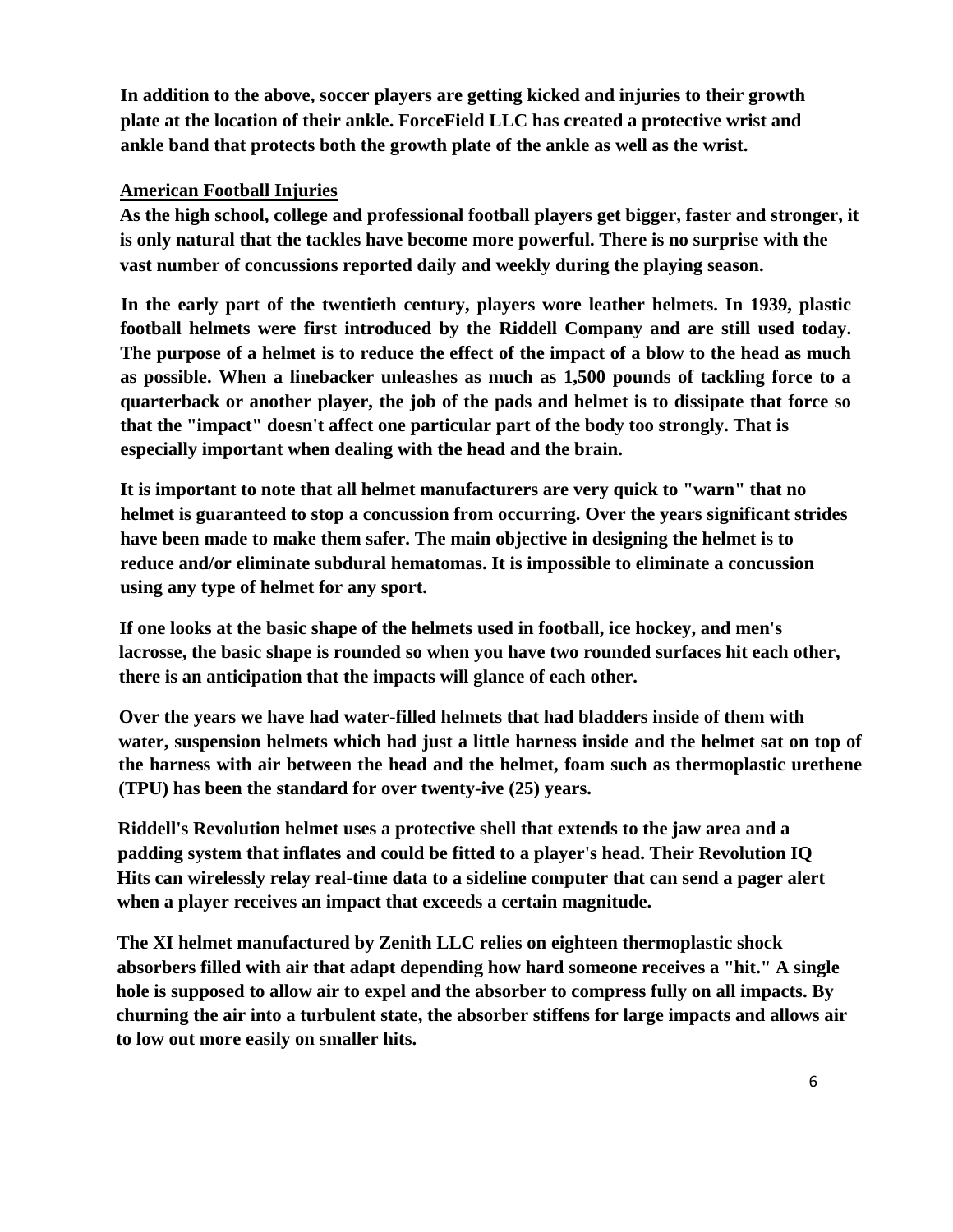## **Rugby**

**It was recently announced in the Rugby Union News that the Wasp's captain Raphael Ibanez announced his retirement from Club Rugby. He was forced to retire after a period of rest and recuperation after a series of complex concussions. Mr. Ibanez sustained his initial concussion against the Worcester Warriors in September of 2008. He also suffered further head injuries against Leinster in Dublin and Sale at Adams Park early in the fall season. Ibanez attempted to gradual integrate back into training however, he was still symptomatic when undertaking physical exertion. The neurosurgeon and neurologist for the Wasps during the week of February 9 recommended that he stop playing immediately as the risk of serious injury was too great to warrant any attempt to play again. Mr. Ibanez was 36 on the day of announcement, Tuesday, February 17, 2009. From the time he joined in 2005 to the time of his retirement, he had enjoyed great success as part of the Wasps.** 

**Neurologists and neurosurgeons have consistently reported at international meetings on concussions that there was a high incidence of concussions reported in the sport of rugby. It has been recently reported by the University of New South Wales that using the standard permitted rugby head gear did not stop concussions nor did it reduce the rate of concussion or head injury to rugby union players.** 

**The study was led by Dr. Andrew Mclntosh, a biomechanics expert in the UNSW School of Risk and Safety Sciences, working with colleagues at the University of Melbourne, the University of Ballarat, the University of Otago and Monash University. The research was funded by the International Rugby Board (IRB) with support from the Australian Rugby Union.** 

**The findings, published in the journal** *Medicine & Science in Sports & Exercise***, detail how a team of researchers monitored the on-field performance of more than 4,000 players aged between 12 and 20.** 

**Dr. Mclntosh that, "Skull fractures and intracranial bleeding are rare in Rugby injuries, but concussion is relatively common ... There's some evidence that the standard headgear may prevent some minor head wounds but our study found that it was of no benefit in preventing concussion."** 

# **Wrestling**

**On February 17, 2009 it was announced that the New Jersey state champion, Jeffrey Francis, a three-time state finalist-including a state title in 2006-was placed in the doubtful category in competing in his fourth state tournament.** 

**He entered the MRA Wrestling program as an 85-pound eighth grader. He was recently wrestling when he obtained his title in 2006 at 125 pounds. Mr. Francis has struggled with**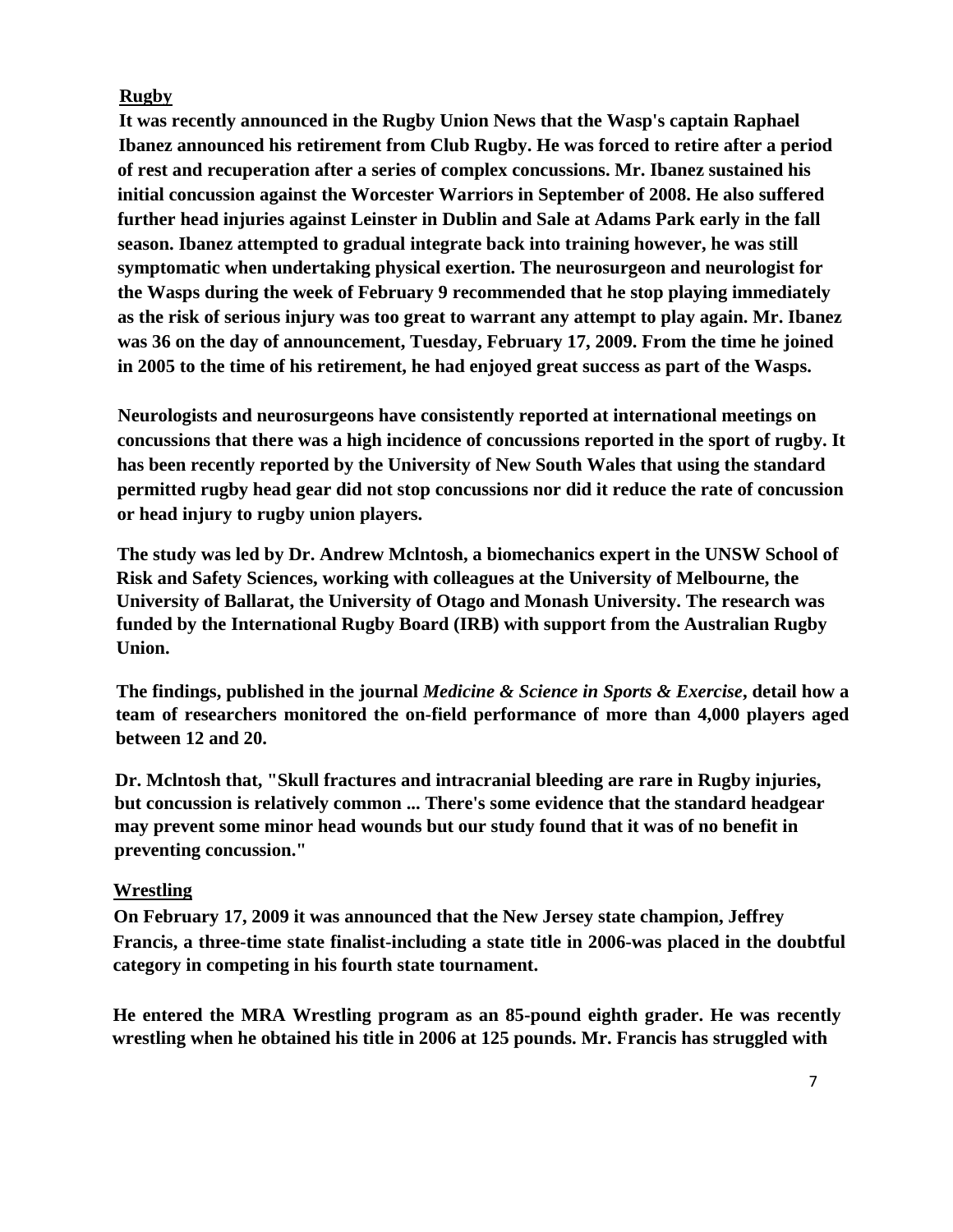**concussions at the end of last season (2008) and received another one at the Black Horse Tournament in Memphis this season.** 

#### **Boxing**

**A large number of high-profile boxers over the recent years have died after being diagnosed with Alzheimer's. Former heavy-weight champions Floyd Patterson and Ingmar Johansson are among the most recent examples. There is no documentation stating they died of Alzheimer's. It is important to note that Alzheimer's was directly related, with high probability, to the constant pounding each of the boxers received throughout their career. The much publicized Parkinson's Disease ended up destroying Mohammad Ali's quality of life after a successful boxing career. It is highly predictable that every boxer during a match receives blows above the threshold level for concussions and many impacts that are close to the concussive threshold. It is predictable in both situations that each impact results in some level of head injury.** 

#### **Ice Hockey Injuries**

**More than one-third of soccer players on the Norwegian team had abnormal brain scans, perhaps partly from heading the ball.** 

**A small study of 40 former athletes who had played contact sports, ice hockey or American football at the university level, showed that 19 of the 40 who reported being concussed were slightly worse at memory tests and were slower at a coordination test requiring them to rotate objects. This was reported on the BBC. It was also possible that the athlete, who was generally left-coordinated, might be more prone to concussion and poorer performance at physical test.** 

**Dr. Lewis De Beaumont and his colleagues from the Center of Research in neuropsychology and cognition, tested sports igures thirty years after their concussions occurred. Their ages ranged from ifty to sixth ive years. Fifty of the ifty-six volunteers played for a Canadian University ice hockey team and six had played for American football teams. All volunteers had no history of alcohol or drug abuse, no major medical or psychiatic illness, no concussion reported since their time with the university team and all were still physically active exercising at least three times a week. Forty-six of those volunteers met the criteria and six of those could not recollect the concussion event in suficient detail. The average age of that group was sixty one years.** 

**The concussion ranged in seveity from episodes of confusing without lose of consciousness to prolonged loss of unconsciousness for several minutes. Twenty-one of those volunteers had no history of concussion and were used as the controlled group. They had an average of fifty-nine years. Both groups had achieved an average of eighteen years of education.**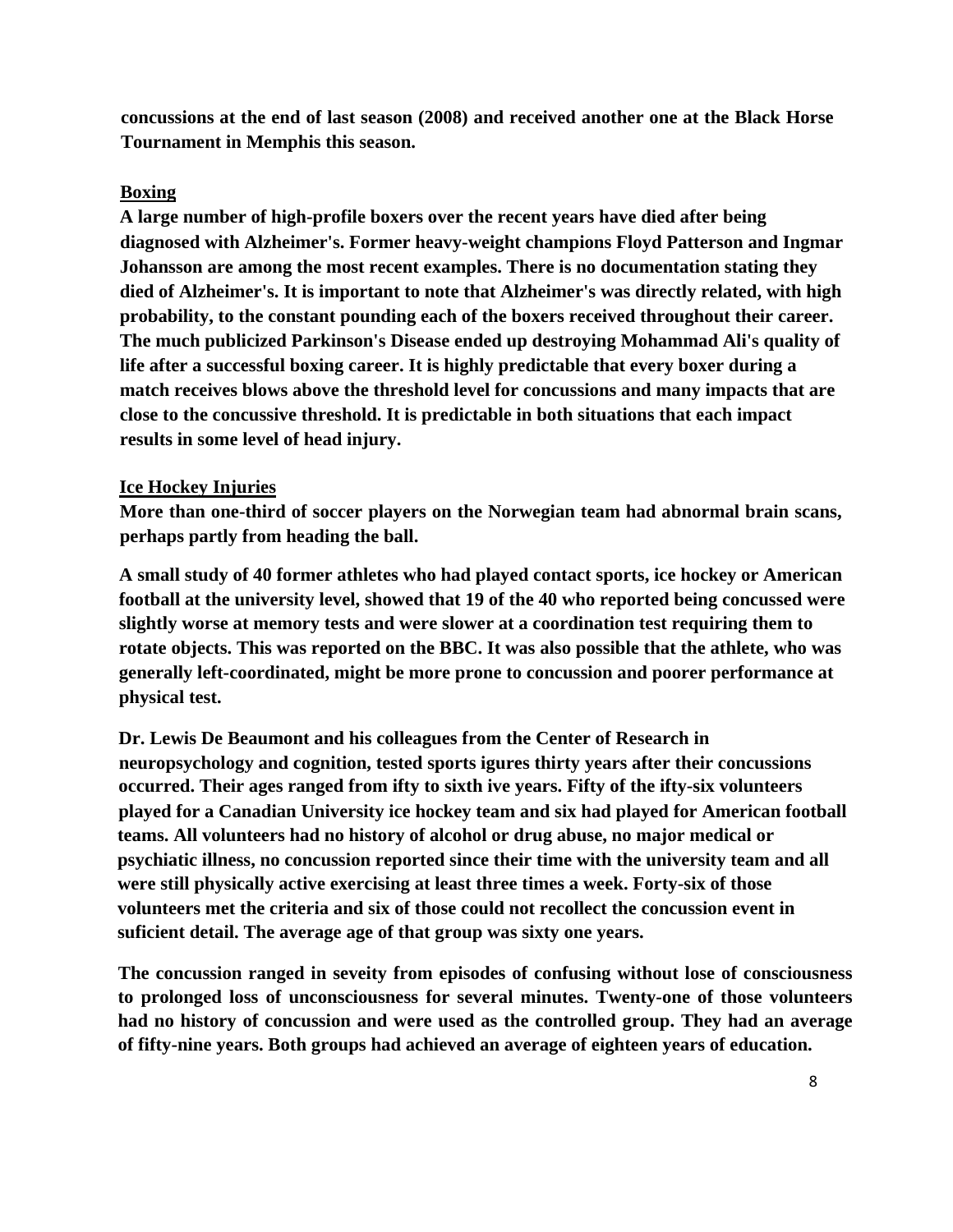**A Mini Mental State Examination (MME) was presented to both the control and the group that had prior TBIs that tested orientation, attention, immediate and short-term recall, language and the ability to follow simple and verbal commands. Reaction times were also tested in addition to muscle tests which examined their coordination.** 

**The results showed that former athletes with concussions performed worse on a memory test of recognition. They were also slower in the coordination test. It also demonstrated that former athletes who sustained their last concussion twenty to thirty years prior to the test showed cognitive and motor system alterations when compared to the former athletes who had no prior history of sports concussions. These findings resemble other studies of athletes where the concussion occurred only three years prior to the testing.** 

**Although one may question on how severe a concussion needs to be to leave long-term damage and how much any damage might affect the performance, there is no doubt that all of these studies prove that concussion injuries damaging any part of the brain lead, in some way, to long-term damage affecting the quality of life of the injured athlete.** 

**Although fighting is already against the rules in hockey, it is unofficially sanctioned by the weak penalties against it. The penalties do little to discourage fighting or even make a player stop to think before he drops his gloves in order to "beat up" on his opponent.** 

**It is understood that ice hockey is a contact sport. Aggressive play and body contact is part of the game, but ice hockey is first and foremost a game of skill. Fighting does nothing to further the play.** 

**When hockey is played properly as observed throughout Europe, it is a beautiful thing to watch. The lightning quick moves as the puck travels from one end of the ink to the other, players coordinating their efforts against their rivals as the game changes quickly from moment to moment. Goons slugging it out on ice skates take away from the greatness of the game.** 

**In comparison, as physical and aggressive that the sports of football and rugby are, rarely you see any of the players fighting one another.** 

# **Baseball Injuries**

**Dr. Stanley Conte, the medical director for the Los Angeles Dodgers, has done extensive research on concussions in baseball players reported that "up to 20% of professional catchers reported concussion symptoms related to being hit by a foul tip despite the fact that the majority of these players were never formally diagnosed as having a concussion."**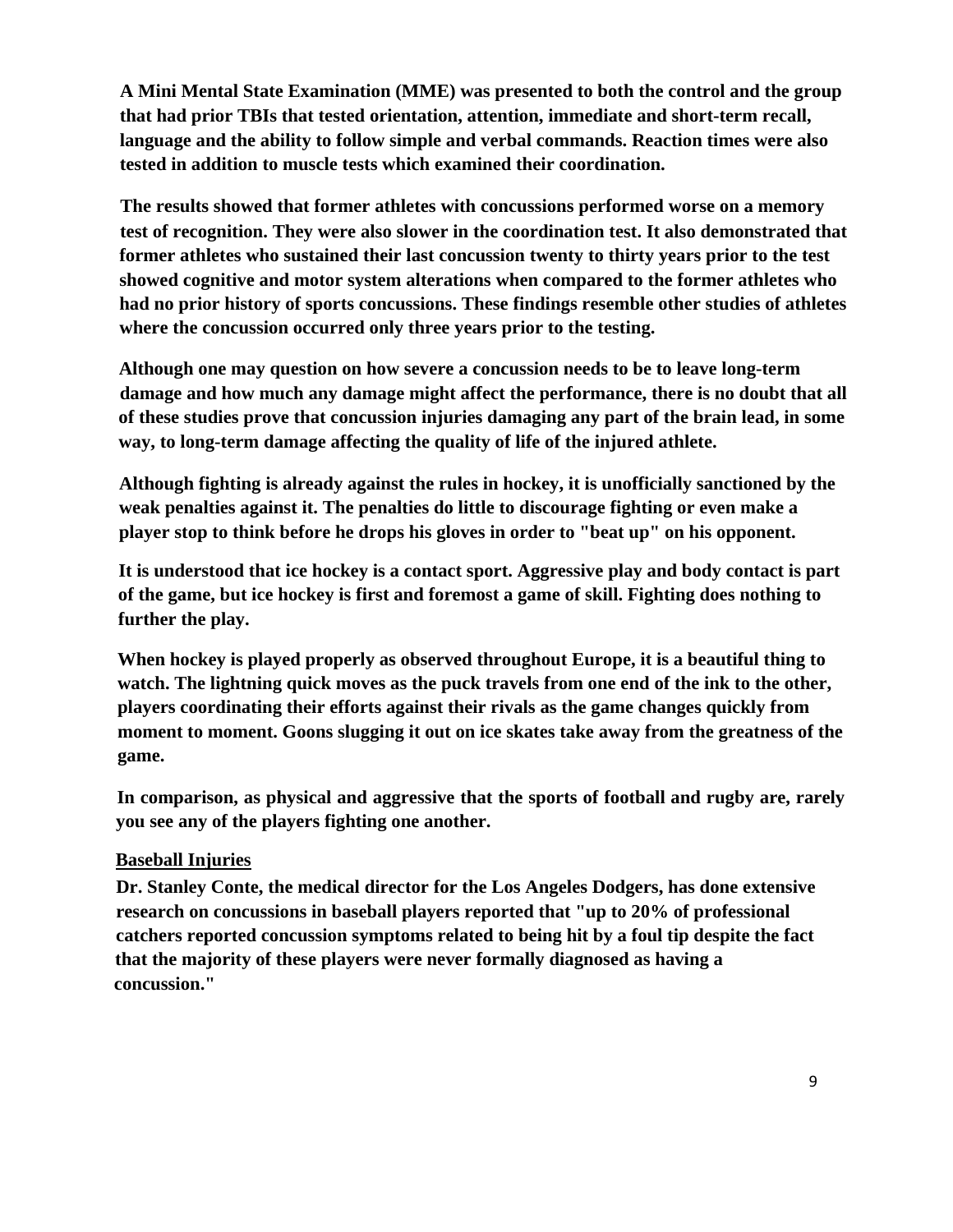# **A Parent's Dilemma**

**Many parents live through the playing experience of their children hoping that they are never hurt or injured. The most tragic experience a parent can have is when their child is permanently injured i.e., paraplegic, quadriplegic and lastly brain injured.** 

**It was recently reported that Derek Ruth has spent the last six months as of February 16, 2009, relearning thirteen years of lessons. He was a twelve-year-old junior-high student whose life was forever changed after he sustained a traumatic brain injury during a football game in September of 2008.** 

**After he received his head injury, he came to the sidelines and was coherent. He knew the score of the game. Moments later, he collapsed and paramedics flew Derek to an area hospital where the doctors diagnosed that the twelve-year-old had sustained a brain injury. It was later determined that Derek had experienced two subdural hematomas and the surgeons had to temporarily remove two pieces of his skull. Derek has since had to relearn all of the basic motor skills including walking and talking. He has to work to retrain other parts of his brain to relearn those skills so that the skills can be completed as before but in a different way.** 

**There is an inherent risk in almost every contact sport that can lead to traumatic injuries that Derek has experienced. The question is, if that risk is known to the parent and the young participant, is it worth that risk if the individual does not have the potential to excel in that sport to a point where their ability would allow them to minimize their risk of a permanent traumatic injury? The alternative is to expose children to sports and activities that would remain with them for the rest of their lives. Football, like any other team sport, end in high school or in college. Sports such as tennis, golf, cycling, bowling, and running can last a lifetime.** 

# **Sub-Concussive Impacts**

**Based upon the information discussed in this paper, it is important to note the following:** 

- **1. An individual can sustain a concussion even though they are not hit in the head.**
- **2. Over 90% of reported concussions do not involve loss of consciousness.**
- **3. Every concussion is a type of traumatic brain injury (TBI).**
- **4. The most common type of brain injury sustained in sports is a concussion.**
- **5. A concussion cannot be seen. However, the symptoms may be visual immediately or even days or weeks later.**
- **6. Multiple concussions can cause cumulative, long-lasting changes in the quality of one's life.**
- **7. After receiving one concussion, the threshold in receiving the second concussion is significantly lowered.**
- **8. Typically, concussions do not appear in neuro-imaging studies such as MRI or CAT Scans.**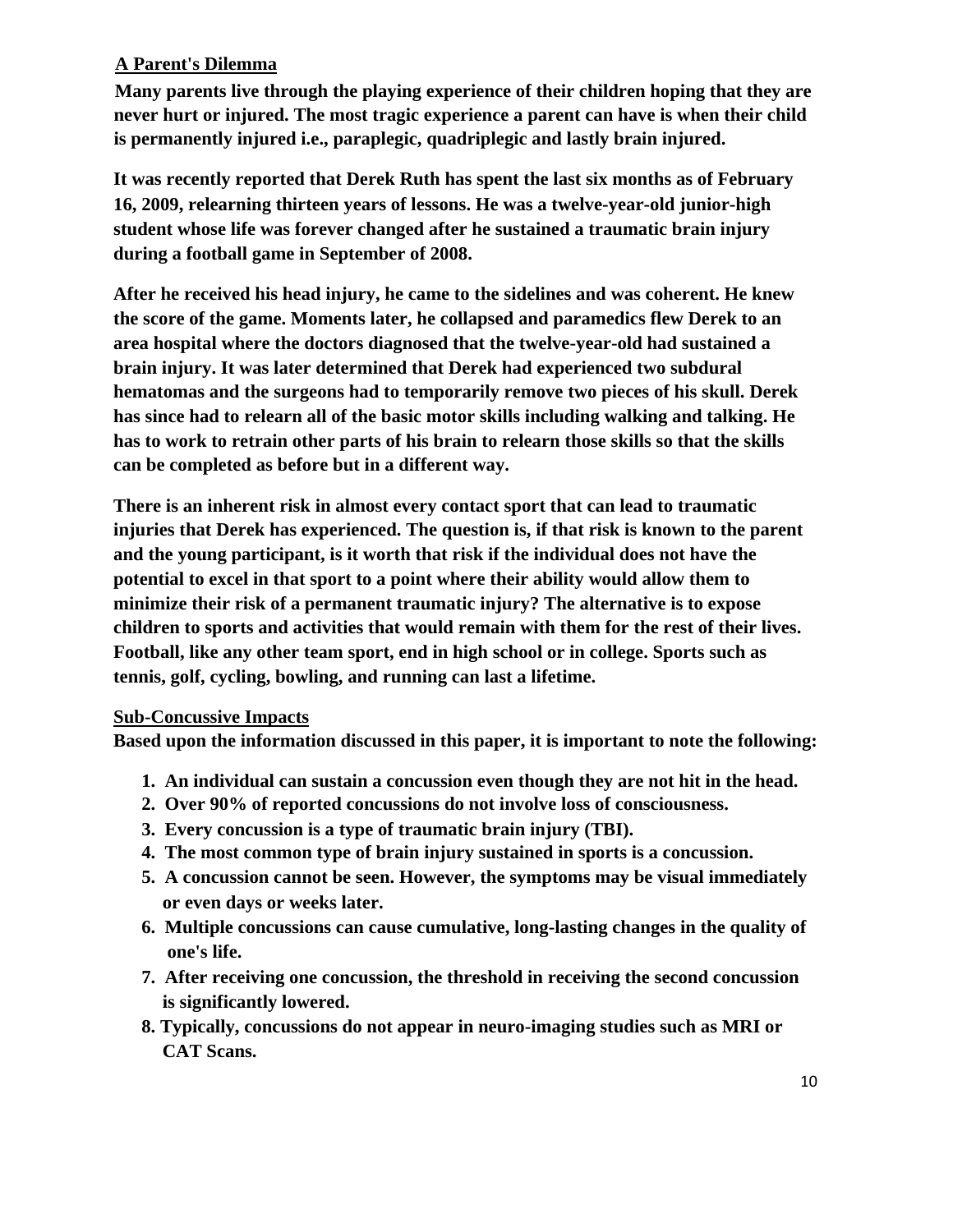**It is well documented that an undiagnosed concussion will affect one's ability to function at school, at work and in everyday activities. What has not been studied to date is the repeated sub-concussive effects on the brain.** 

**Based upon all of the research performed in the area of head injuries and concussions it is the opinion of the author that repeated sub-concussive impacts will have a significant effect on the brain with reference to reducing the threshold level of a concussion. The added effect may be directly related to a permanent deficit.** 

**Biomechanical forces that have an impact on the brain directly or indirectly involve acceleration-deceleration (linear), rotational or a combination of both. The nerve cells in the brain (neurons) are stretched and torn by those impact forces. Although there are hundreds of millions of neurons that control all of our activities, regenerated neurons may or may not transmit message? through the same path through the undamaged neurons or through the same path once the injured neurons are regenerated. To date there has been no method that can determine the effect of damaged neurons on the brain and/or the behavior, maturity and learning capabilities of a young person experiencing repeated subconcussive impacts.** 

**When a person receives a concussion, they are not limping or bleeding, they do not have a cast, they are not walking with crutches and do not appear to be injured. The injured athlete has none of the typical external signs worn by other athletes when they are injured. The same is for the athlete who receives repeated impacts that are sub-concussive. How many of those impacts of a sub-concussive level can an athlete receive before those impacts are manifested in some ways as an "invisible injury?"** 

**When participating in a contact sport, no neurosurgeon or neurologist can document or attest to the fact that an athlete diagnosed with a concussion was caused by one impact rather than a number of sub-concussive impacts causing the reported concussion.** 

# **Conclusion**

**If young athletes like contact sports such as football, lacrosse, soccer, etc. they will have to accept the fact that very strong, very fast, very big people will do each other injuries, repeatedly, to long-lasting effects. Parents, as well as young injured children, have to learn to accept that they can participate and play something else that is equal or better in terms of physical benefit but far less risky. If all of these athletes intend to compete in college or the workplace in jobs that use their brains and not their back, had better pay attention to their future by choosing their activities or participation at a young age.** 

**Receiving mixed messages from parents, coaches and trainers, have not helped the youth in our country from properly monitoring and medically taking care of their head injuries. It**